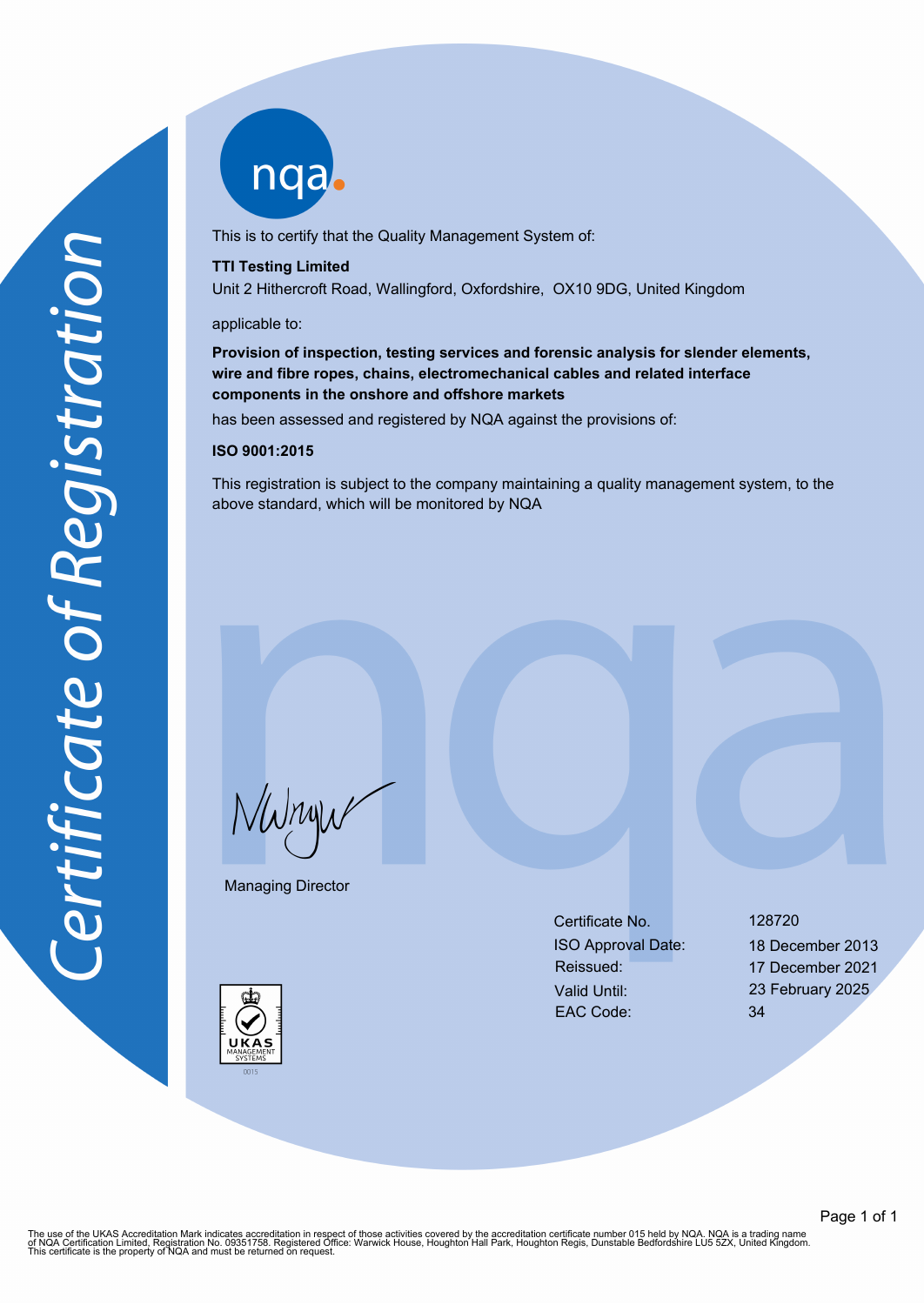

This is to certify that the Environmental Management System of:

### **TTI Testing Limited**

Unit 2 Hithercroft Road, Wallingford, Oxfordshire, OX10 9DG, United Kingdom

### applicable to:

# **Provision of inspection, testing services and forensic analysis for slender elements, wire and fibre ropes, chains, electromechanical cables and related interface components in the onshore and offshore markets**

has been assessed and registered by NQA against the provisions of:

## **ISO 14001:2015**

This registration is subject to the company maintaining an environmental management system, to the above standard, which will be monitored by NQA

NWnyw

Managing Director

Certificate No. 63467 ISO Approval Date: 25 February 2016 Reissued: 17 December 2021 Valid Until: 23 February 2025 EAC Code: 34



The use of the UKAS Accreditation Mark indicates accreditation in respect of those activities covered by the accreditation certificate number 015 held by NQA. NQA is a trading name<br>of NQA Certification Limited, Registratio